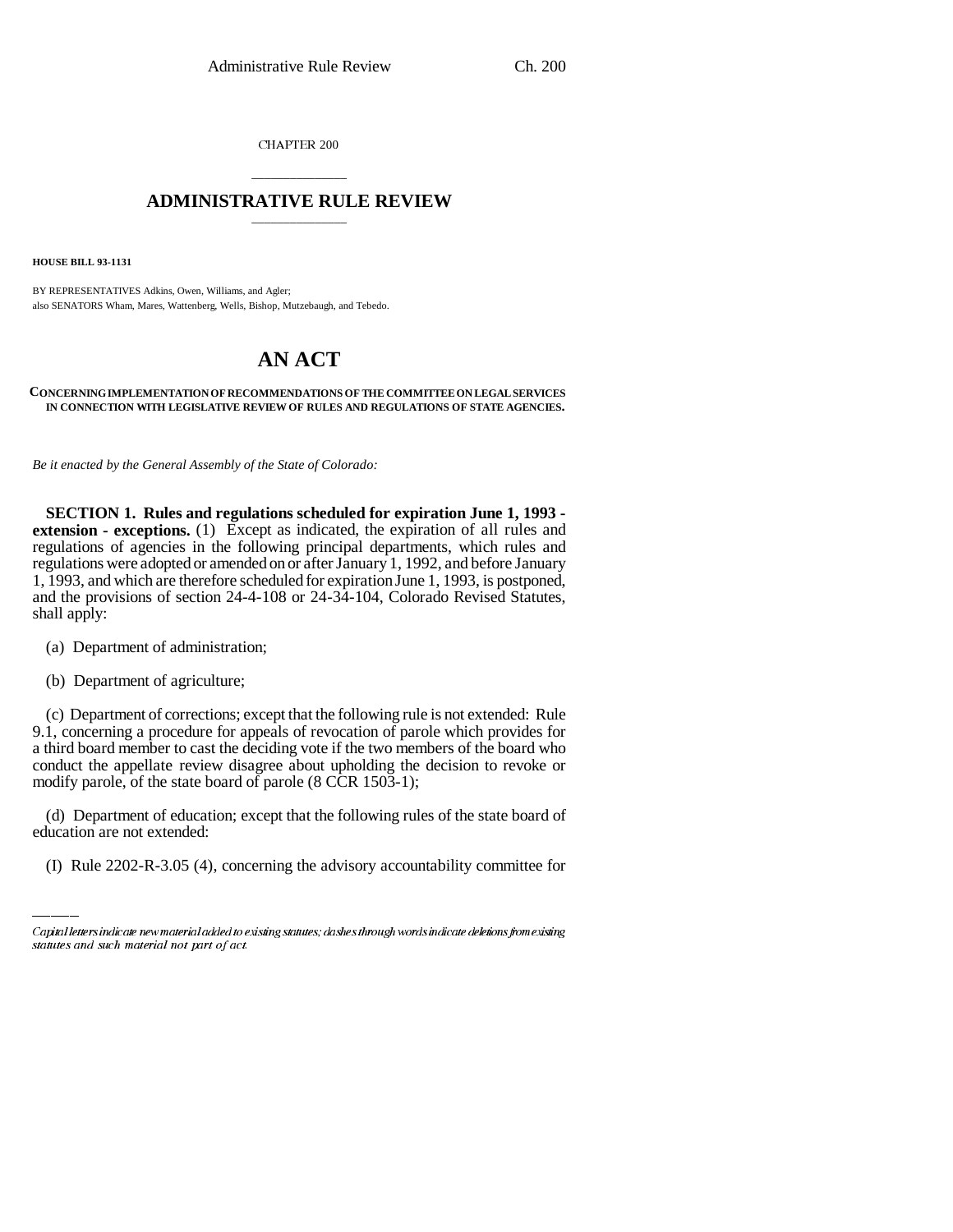each school making recommendations to the principal relative to the prioritization of expenditures (1 CCR 301-1);

(II) Rule 2220-R-3.04 (1) (d), concerning special education nurses (1 CCR 301-8);

(III) Rule 2220-R-3.04 (4), concerning aides (1 CCR 301-8);

(IV) Rule 2220-R-4.01 (5) (c), concerning development of an individualized educational program if the determination is made that the child has a disability (1 CCR 301-8);

(V) Rule 2220-R-6.03 (2), concerning a request for a due process hearing by a parent, administrative unit, or district (1 CCR 301-8);

(VI) Rule 2220-R-6.03 (6) (d) (i), concerning the hearing officer rendering findings of fact and the decision (1 CCR 301-8);

(VII) Rule 2220-R-6.03 (9), concerning right to appeal decision of impartial hearing officer (1 CCR 301-8);

(VIII) Rule 2220-R-8.06, concerning audits (1 CCR 301-8);

(IX) Rule 2245-R-3.01, concerning the general fund (1 CCR 301-11);

(X) Rule 2245-R-3.01 (1), concerning the general fund accounting for lawful expenditure of the school district (1 CCR 301-11);

(XI) Rule 2245-R-3.01 (2), concerning transfer of moneys to the general fund (1 CCR 301-11);

(XII) Rule 2245-R-3.03, concerning capital reserve fund (1 CCR 301-11);

(XIII) Rule 2245-R-3.04, concerning insurance reserve fund (1 CCR 301-11);

(XIV) Rule 2245-R-3.06, concerning bond redemption fund (1 CCR 301-11);

(XV) Rule 2245-R-3.08, concerning special building fund (1 CCR 301-11);

(XVI) Rule 2245-R-3.09, concerning transportation fund (1 CCR 301-11);

(e) Department of health; except that the following rules are not extended:

(I) Rule 2.5.2.2.4.1, concerning the affixing of a notice of noncompliance label to radiation machines which fail to meet regulatory standards, of the state board of health (6 CCR 1007-1);

(II) Rule 2.5.2.2.7.2, concerning the affixing of labels on radiation machines by a representative of the department, of the state board of health (6 CCR 1007-1);

(III) Rule 2.5.2.2.7.3, concerning the affixing of labels on radiation machines by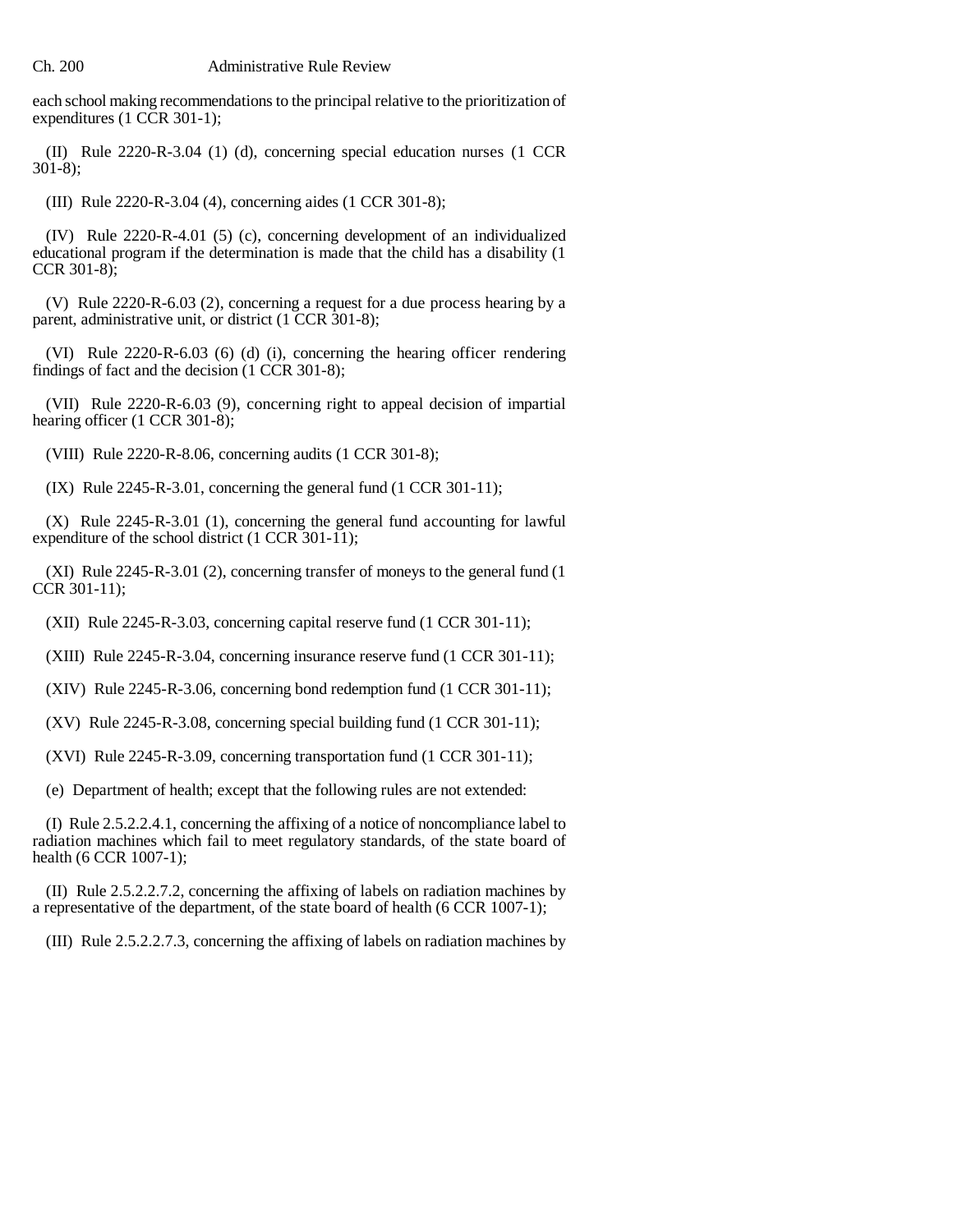the facility registrant upon written authorization from the department, of the state board of health (6 CCR 1007-1);

(IV) Rule 2.2.3 (b), concerning test methods used for groundwater analysis, of rules concerning solid wastes disposal sites and facilities (6 CCR 1007-2);

(V) Rule III., concerning smoking gasoline powered motor vehicle control region, of rules of the air quality control commission concerning common provisions applicable to air pollution emission control regulations  $(5 \text{ CCR } 1001-2);$ 

(VI) The following portions of Regulation No. 7, concerning the control of emissions of volatile organic compounds, of rules of the air quality control commission (5 CCR 1001-9):

(A) VI. D. 3. c., concerning monitoring to confirm the continuing existence of leak tight conditions;

(B) IX. A. 8. c., concerning recordkeeping procedures;

(C) IX. A. 10. b., concerning compliance calculation procedures;

(D) IX. N. 3. a. (i) (B), concerning recommended industrial ventilation guidelines;

(E) XII. D. 1. c., concerning compliance with this entire section being consistent with Appendix B;

(F) XIII. C., concerning testing and monitoring;

(G) XIII. D., concerning the owner or operator of a source subject to the requirements of this section;

(H) XV. B. 1. b., concerning a reading equal to or greater than 100 percent of the lower explosive limit;

(VII) Rule 2.6, concerning the definition of "CPR Directive" of rules of the state board of health pertaining to implementation and application of advance medical directives for cardiopulmonary resuscitation (CPR) by emergency medical service personnel (6 CCR 1015-2);

(f) Department of higher education; except that the following rules concerning the regulation of private occupational schools (8 CCR 1504-1) are not extended:

(I) Regulation II. G., concerning payment of advisory committee members for meetings and for car mileage;

(II) Regulation II. H., concerning a vacancy on the advisory committee;

(III) Regulation II. I., concerning terms of appointment to the advisory committee;

(IV) Regulation III. A. 2. d), concerning private occupational schools sustaining operations in accordance with AICPA statement of auditing standards # 59;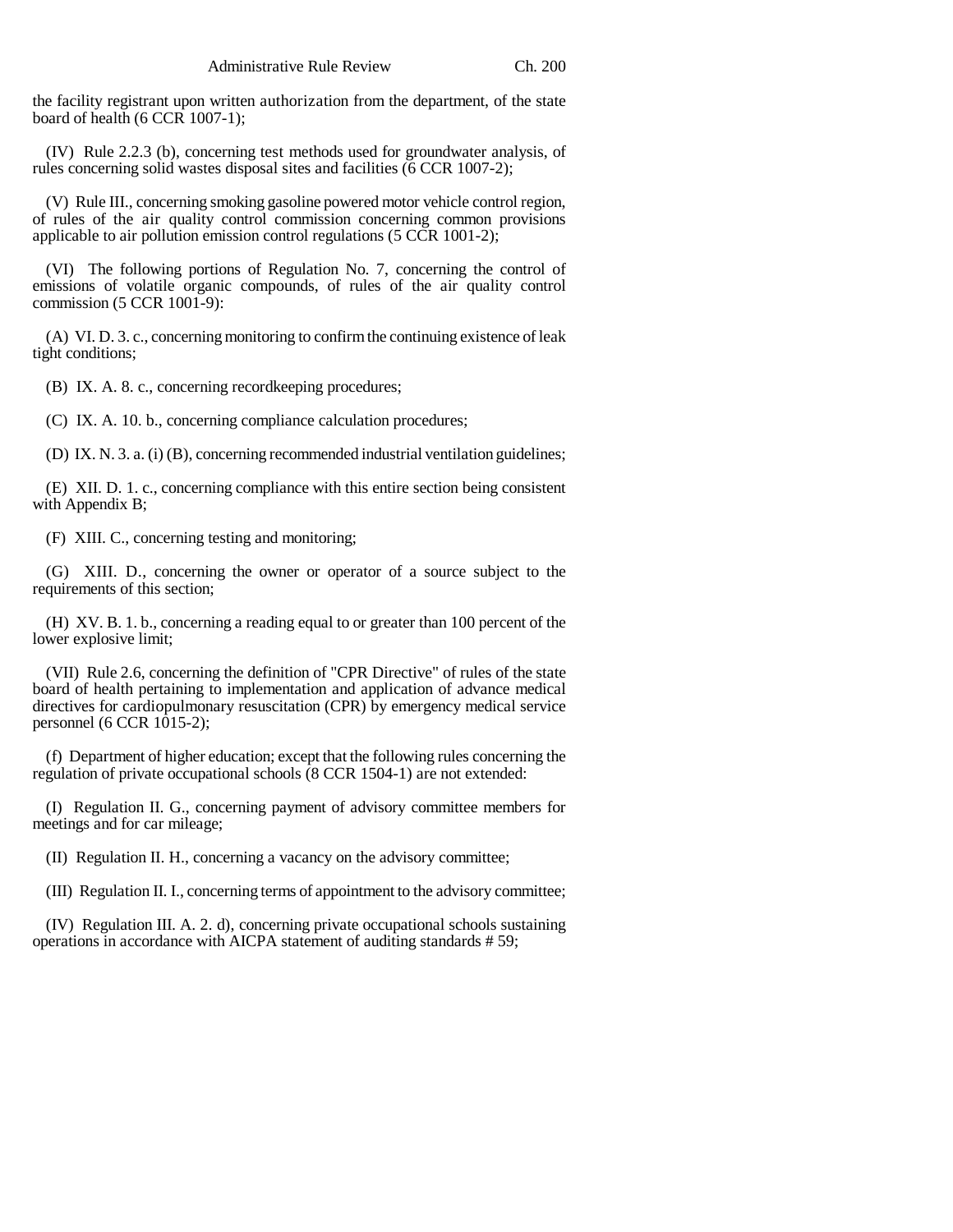Ch. 200 Administrative Rule Review

(V) Regulation III. E. 2., concerning instructional staff;

(g) Department of institutions; except that the following rules are not extended:

(I) Rule 103.2.A.2., concerning exclusion of Saturdays, Sundays, and holidays when a designated treatment and evaluation facility detains a person for a seventy-two-hour evaluation and treatment, excluding Saturdays, Sundays, and holidays, if evaluation and treatment services are not available at the facility on those days, of rules concerning the care and treatment of the mentally ill (2 CCR 502-1);

(II) Rule 103.2.A.3., concerning extension for diagnostic services, of rules concerning the care and treatment of the mentally ill (2 CCR 502-1);

(III) The following rules of the executive director, concerning the amendment and reenactment of rules for the division of developmental disabilities (2 CCR 503-1):

(A) 1.3.13.8, concerning the consent agreement entered into by the person receiving services not including any exculpatory language waiving legal rights;

(B) 3.2.2.2 (a), concerning a copy of articles of incorporation;

(C) 5.2.2.2, concerning community centered boards cooperating with local interagency childfind efforts as the single point of identification for children;

(D) 5.5.16, concerning eligibility for medicaid funded programs specific to persons with developmental disabilities;

(E) 5.6.1, concerning service and support coordination;

(F) 6.2.3, concerning protection from abuse, neglect, exploitation, and mistreatment;

(G) 6.2.4.2, concerning protection from being required to perform any act contrary to religious belief;

(H) 6.2.5.8, concerning training in human sexuality, growth and development;

(I) 6.3.1.5, concerning emergency action taken by the director or his/her designee of the community centered board, service agency or regional center;

(J) 8.3.1.6, concerning appointed members of agency committees;

(K) 8.3.1.7, concerning employees of authorized external agencies;

(L) 10.3.8, concerning when restrictive procedures are recommended or used, the following steps that must be completed;

(M) 10.4.2.12, concerning the human rights committee establishing and implementing operating and review procedures;

(N) 16.0 through 16.22.10, concerning home and community based services for the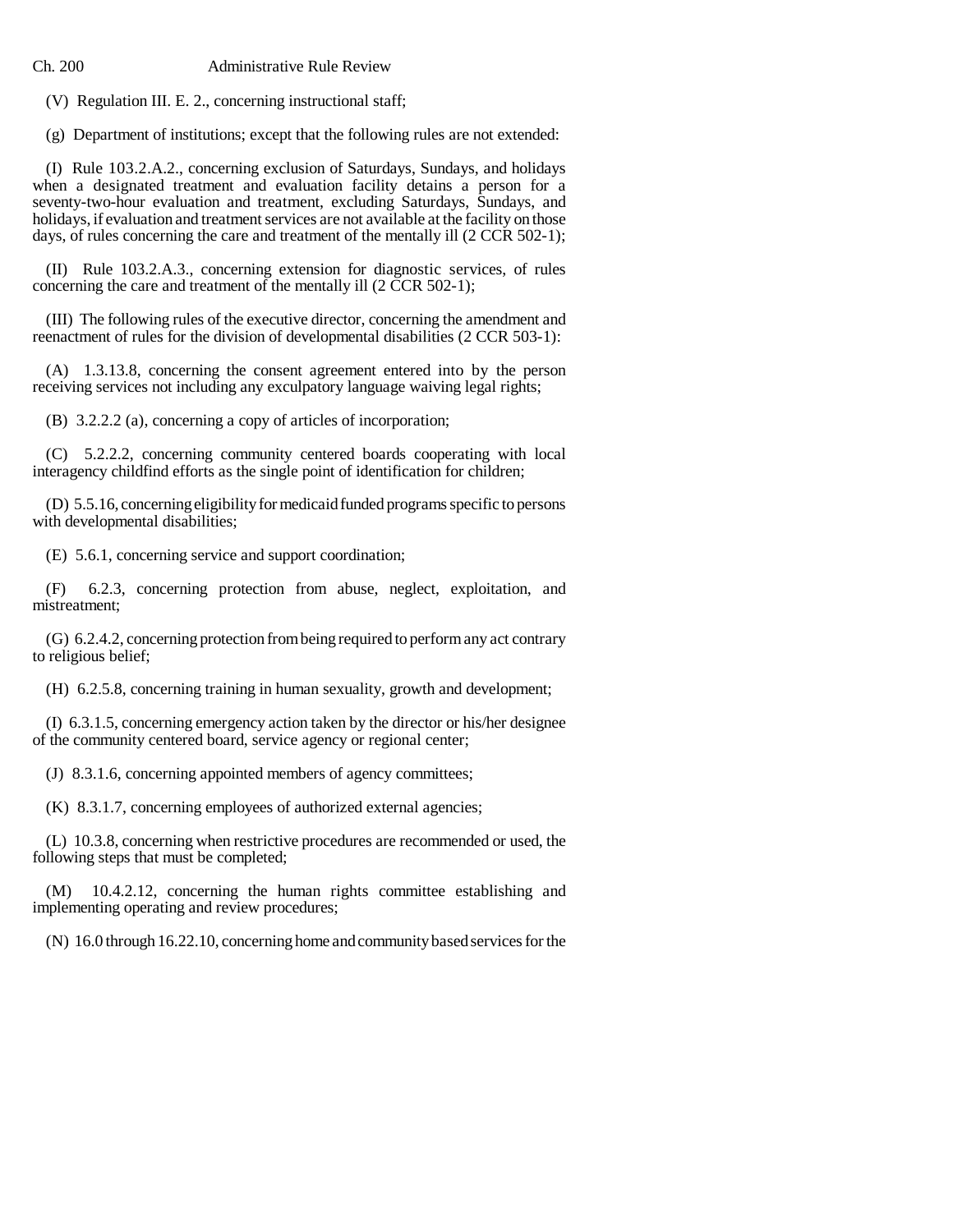developmentally disabled;

(O) 16.23 through 16.26.3, concerning home and community based services for the developmentally disabled;

(h) Department of labor and employment; except that the following rules are not extended:

(I) Rule XIII E. 2., concerning a premium surcharge of 0.03% for the purpose of establishing the premium cost containment fund, of rules of the director of the division of workers' compensation relating to workers' compensation premium taxes (7 CCR 1101-3);

(II) Rule XIV D. 12. a., concerning filing of an appeal of a director's order in a utilization review proceeding, of rules of the director of the division of workers' compensation relating to medical cost containment (7 CCR 1101-3);

(III) Rule XIV L. 3. h., concerning payment for an independent medical examination when there is a dispute concerning maximum medical improvement (MMI) or impairment, of rules of the director of the division of workers' compensation relating to medical cost containment (7 CCR 1101-3);

(i) Department of law;

(j) Department of local affairs;

(k) Department of natural resources; except that the following rule is not extended: Chapter 9, Article I, #900 - A. 11., concerning a prohibition of possessing, using, or applying any form of fireworks, explosives, poisons, herbicides, insecticides or other pesticides, or unlawful controlled substances, or possessing or dispensing alcoholic beverages of rules of the wildlife commission concerning restrictions of use of state wildlife areas (2 CCR 406-7);

(l) Department of personnel;

(m) Department of public safety;

(n) Department of regulatory agencies; except that the following rules are not extended:

(I) The following rule of the director of the division of registrations: Rule III: B., concerning a requirement that a person not licensed in this state must possess a current active license or registration in good standing in another state (4 CCR 732-1);

(II) The following rule of the division of insurance: Regulation 1-2-4 VI. B. 1., concerning courses presented to the commissioner or the continuing education administrator, of rules concerning continuing education requirements for agents and brokers (3 CCR 702-1);

(III) The following rules of the public utilities commission: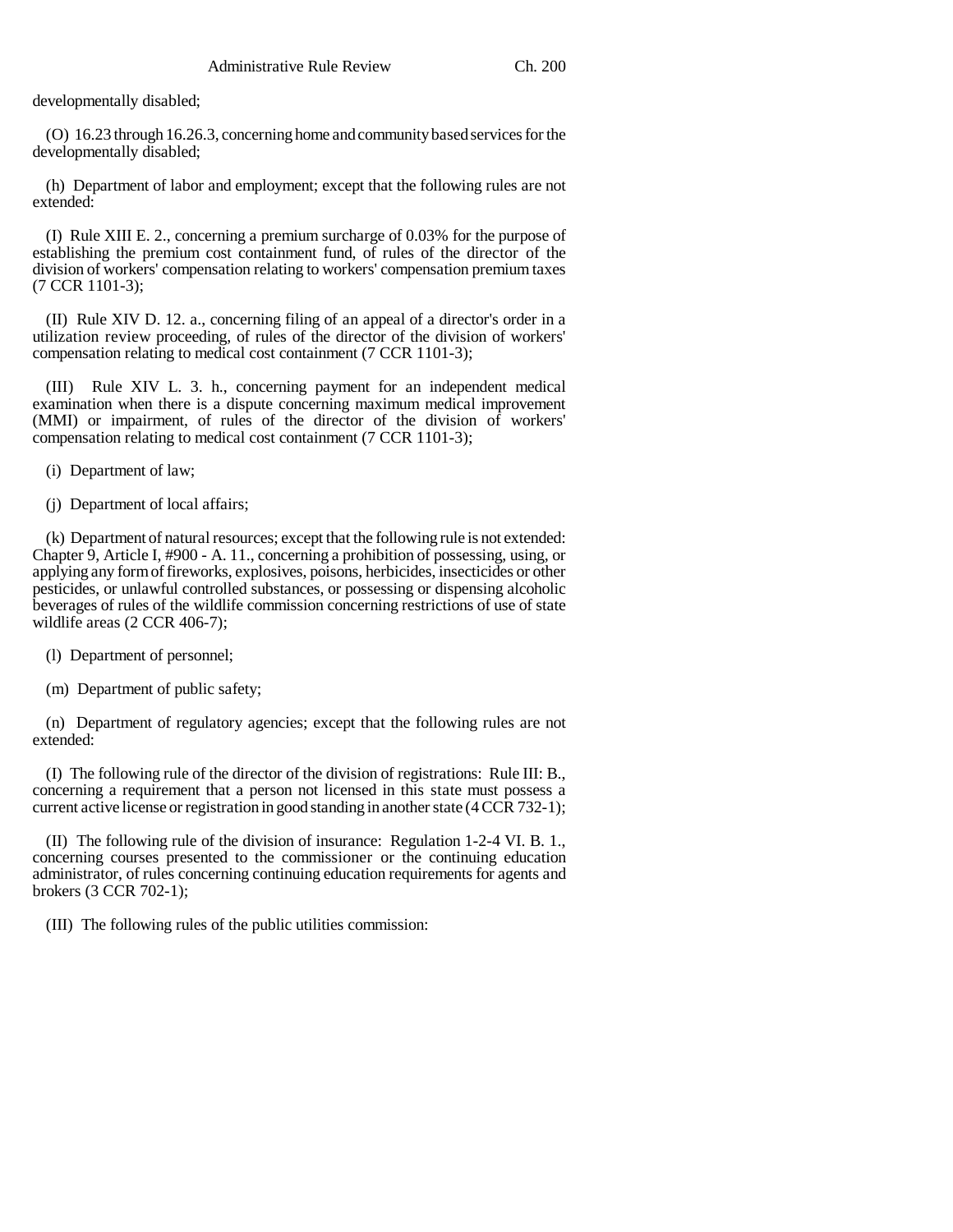### Ch. 200 Administrative Rule Review

(A) Rule 5.5, concerning Blocking, of rules on caller identification services relating to the collection and disclosure of personal information obtained by public utilities (4 CCR 723-7);

(B) Rule 5.6, concerning Last Call Return, of rules relating to the collection and disclosure of personal information obtained by public utilities (4 CCR 723-7);

(IV) The following rule of the Colorado racing commission: Rule II B 2.03:16, concerning capital improvements fund (4 CCR 724-3);

(o) Department of revenue; except that the following rules are not extended:

(I) Regulation 46-112.5., concerning possessing or attempting to use fraudulent or fictitious identification, of rules of the executive director relating to the Colorado beer code (1 CCR 203-1);

(II) Regulation 47-107.2, concerning application after denial - change class of license, of rules of the executive director relating to the Colorado liquor code (1 CCR 203-2);

(III) Regulation 47-122.1., concerning a public transportation motor vehicle sticker, of rules of the executive director relating to the Colorado liquor code (1 CCR 203-2);

(IV) Regulation 47-128.11., concerning possessing or attempting to use fraudulent or fictitious identification, of rules of the executive director relating to the Colorado liquor code (1 CCR 203-2);

(V) Regulation 26-114.7, concerning vending machine vendors, of rules of the executive director relating to sales and use tax (1 CCR 201-4);

(VI) The following rules of the executive director relating to enterprise zone regulations (1 CCR 201-13) are not extended:

(A) Regulation 39-30-103.5 (e) (2) (i), concerning the donation of money or property to the enterprise zone administrator for the establishment of a child care facility;

(B) Regulation 39-30-105 (m), concerning related taxpayer defined;

(C) Regulation 39-30-105.5 (a) (2), concerning research and experimental expenditures defined for an enterprise zone in federal treasury regulation 1.174-2;

(D) Regulation 39-30-105.6 (a) (1), concerning credit for rehabilitation of vacant enterprise zone buildings;

(p) Department of social services; except that the following rules are not extended:

(I) Rule 7.700.33 M., concerning the limitation of placement alternative plans to certain families with children or youth, of the rules of the state board of social services (12 CCR 2509-8);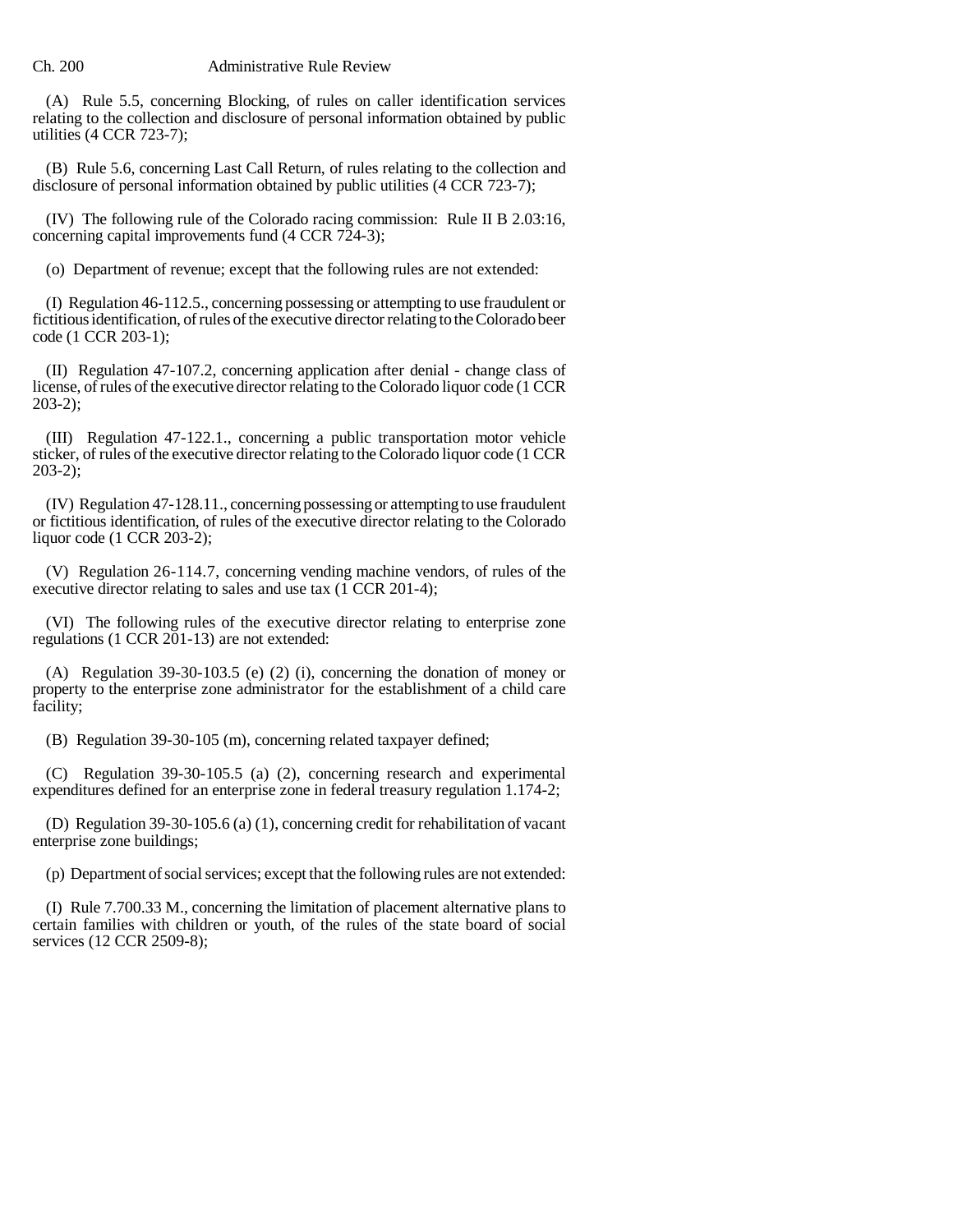(II) Rule 3.600.17, concerning a specified caretaker relative, of rules of the state board of social services concerning income maintenance (9 CCR 2503-1);

(III) Rule 8.110.29, concerning medical assistance provided retroactive to July 1, 1986, to qualified disabled widow(er)s, of rules of the state board of social services concerning medical assistance (10 CCR 2505-10);

(IV) Rule 8.110.291, concerning medical assistance provided to disabled widow(er)s age 50 through 64, of rules of the state board of social services concerning medical assistance (10 CCR 2505-10);

(V) Rule 7.701.14 C., concerning facilities for which a license is not required, of rules of the state board of social services concerning program area VII licensing rules (12 CCR 2509-8);

(VI) Rule 7.701.17 A., concerning an employment search of the central registry of child protection, of rules of the state board of social services concerning program area VII licensing rules (12 CCR 2509-8);

(VII) Rule 7.701.17 C., concerning an operator or director requesting information concerning an individual who is not an applicant or current employee, of rules of the state board of social services concerning program area VII licensing rules (12 CCR 2509-8);

(VIII) Rule 2.532 B. 2., concerning indefinite suspension, of rules of the state board of social services concerning disciplinary actions under the merit system for county department of social services employees (9 CCR 2502-1);

(IX) Rule 2.715, concerning disqualification, of rules of the state board of social services concerning disqualification under the merit system for county department of social services employees (9 CCR 2502-1);

(X) Rule 3.668.1, concerning individuals who are discontinued under the AFDC program being notified, of rules of the state board of social services concerning transitional child care benefits (9 CCR 2503-1);

(XI) Rule 3.668.3, concerning eligible families being required to pay a portion of their child care cost based on the sliding scale, of rules of the state board of social services concerning transitional child care benefits (9 CCR 2503-1);

(XII) Rule 8.442 B. 1, concerning costs expended for meeting certification standards, of rules of the state board of social services concerning the implementation of the federal "Clinical Laboratory Improvement Amendments of 1988" (10 CCR  $2505-10$ ;

(XIII) Rule 8.442 B. 2., concerning skilled or intermediate nursing services, of rules of the state board of social services concerning the implementation of the federal "Clinical Laboratory Improvement Amendments of 1988" (10 CCR 2505-10);

(XIV) Rule 8.561 A., concerning participating health agencies, of rules of the state board of social services concerning the implementation of the federal "Clinical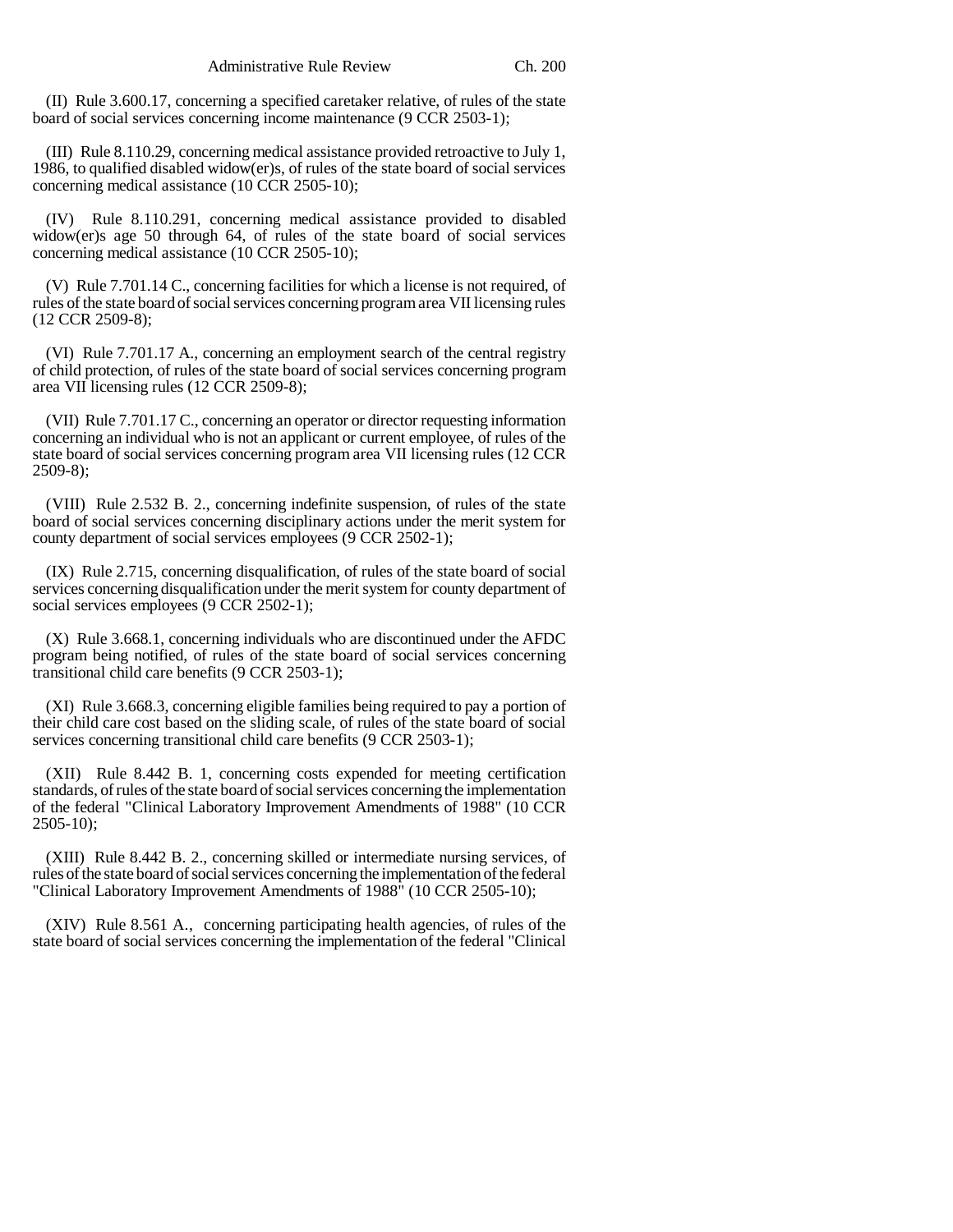Laboratory Improvement Amendments of 1988" (10 CCR 2505-10);

(XV) Rule 8.700.2 A., concerning participating providers, of rules of the state board of social services concerning the implementation of the federal "Clinical Laboratory Improvement Amendments of 1988" (10 CCR 2505-10);

(q) Department of state;

(r) Department of transportation; except that the following rule is not extended: Section IV. B., concerning formation of regional planning commissions, of rules of the transportation commission concerning statewide transportation planning process (2 CCR 604-2).

(2) The expiration of all rules and regulations of the public employees' retirement association, which rules and regulations were adopted or amended on or after January 1, 1992, and before January 1, 1993, and which are therefore scheduled for expiration June 1, 1993, is postponed.

(3) The expiration of the following rules and regulations of the department of revenue, which rules and regulations were adopted or amended on or after January 1, 1992, and before January 1, 1993, and which are therefore scheduled to expire June 1, 1993, is postponed until June 1, 1994:

(a) Regulation 46-115.1, concerning delivery of fermented malt beverages, of rules of the executive director relating to the Colorado beer code (1 CCR 203-1);

(b) Regulation 47-128.12, concerning delivery of liquor, of rules of the executive director relating to the Colorado liquor code (1 CCR 203-1).

(4) The expiration of the following rules and regulations of the department of personnel, which rules and regulations were adopted or amended on or after January  $\overline{1}$ , 1987, and before January  $\overline{1}$ , 1988, and which were extended until June 1, 1993, in House Bill 92-132, chapter 27, Session Laws of Colorado 1992, and which are therefore scheduled for expiration June 1, 1993, is postponed until June 1, 1994:

(a) R12-1-54, concerning job group  $(4 \text{ CCR } 801-1);$ 

(b) P11-2-4, concerning selective referral (4 CCR 801-2);

(c) P12-1-3 (f),  $(f)(1)$ , and  $(f)(2)$ , concerning promotional examination announcements (4 CCR 801-2).

(5) The expiration of the following rules and regulations of the department of personnel, which rules and regulations were adopted or amended on or after January 1, 1992, and which are therefore scheduled for expiration June 1, 1993, is postponed until June 1, 1994:

(a) Policy 11-1, concerning discrimination prohibited (4 CCR 801-1);

(b) R11-1-1, concerning appeals and grievances (4 CCR 801-1);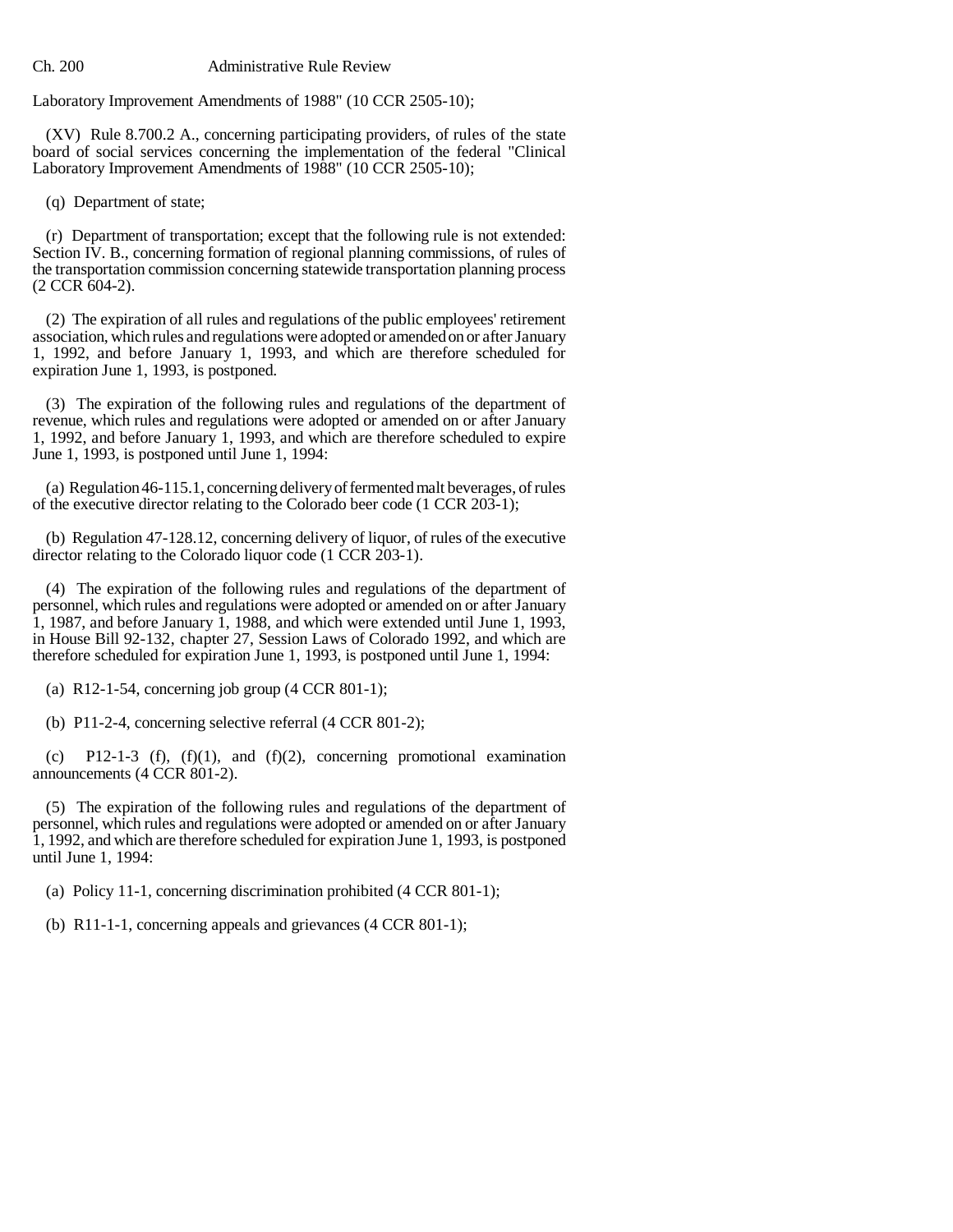(c) R11-1-2, concerning guidelines and standards (4 CCR 801-1);

(d) R11-1-3, concerning sexual harassment (4 CCR 801-1);

(e) R11-1-4, concerning reasonable accommodation for persons with a disability (4 CCR 801-1);

(f) R11-1-5, concerning remedies (4 CCR 801-1);

 $(g)$  Policy 11-2 (A), concerning affirmative action being the commitment of state government (4 CCR 801-1);

(h) Policy 11-2 (B), concerning implementing the affirmative action policy of the state (4 CCR 801-1);

(i) Policy 11-2  $(C)$ , concerning persons with disabilities  $(4 CCR 801-1);$ 

(j) R11-2-1, concerning affirmative action plan (4 CCR 801-1);

(k) R11-2-2, concerning recruitment program (4 CCR 801-1);

(l) R11-2-3, concerning trainees and interns (4 CCR 801-1);

(m) R11-2-4, concerning promotional examinations (4 CCR 801-1);

(n) R11-2-5, concerning director's review of examination (4 CCR 801-1);

(o) R11-2-6, concerning selective referral (4 CCR 801-1);

(p) R11-2-7, concerning considerations in making appointments (4 CCR 801-1);

(q) R11-2-8, concerning determination of underutilization (4 CCR 801-1);

(r) R11-2-9, concerning complaints regarding administration (4 CCR 801-1);

(s) R11-2-10, concerning affirmative action referral (4 CCR 801-1);

(t) P 5-6-2 (E), concerning referrals for affirmative action remedies (4 CCR 801-2).

(6) The expiration of the following rule and regulation of the state board of education, department of education, which rule and regulation was adopted or amended on or after January 1, 1992, and before January 1, 1993, and which is therefore scheduled to expire June 1, 1993, is postponed until March 15, 1994: Rule 2220-R-2.01 (1) (a) and (1) (b), concerning exceptions to the administrative unit of residence (1 CCR 301-8).

(7) The expiration of the following rule and regulation of the peace officer standards and training board, department of law, which rule and regulation was adopted or amended on or after January 1, 1992, and before January 1, 1993, and which is therefore scheduled to expire June 1, 1993, is postponed until August 1,